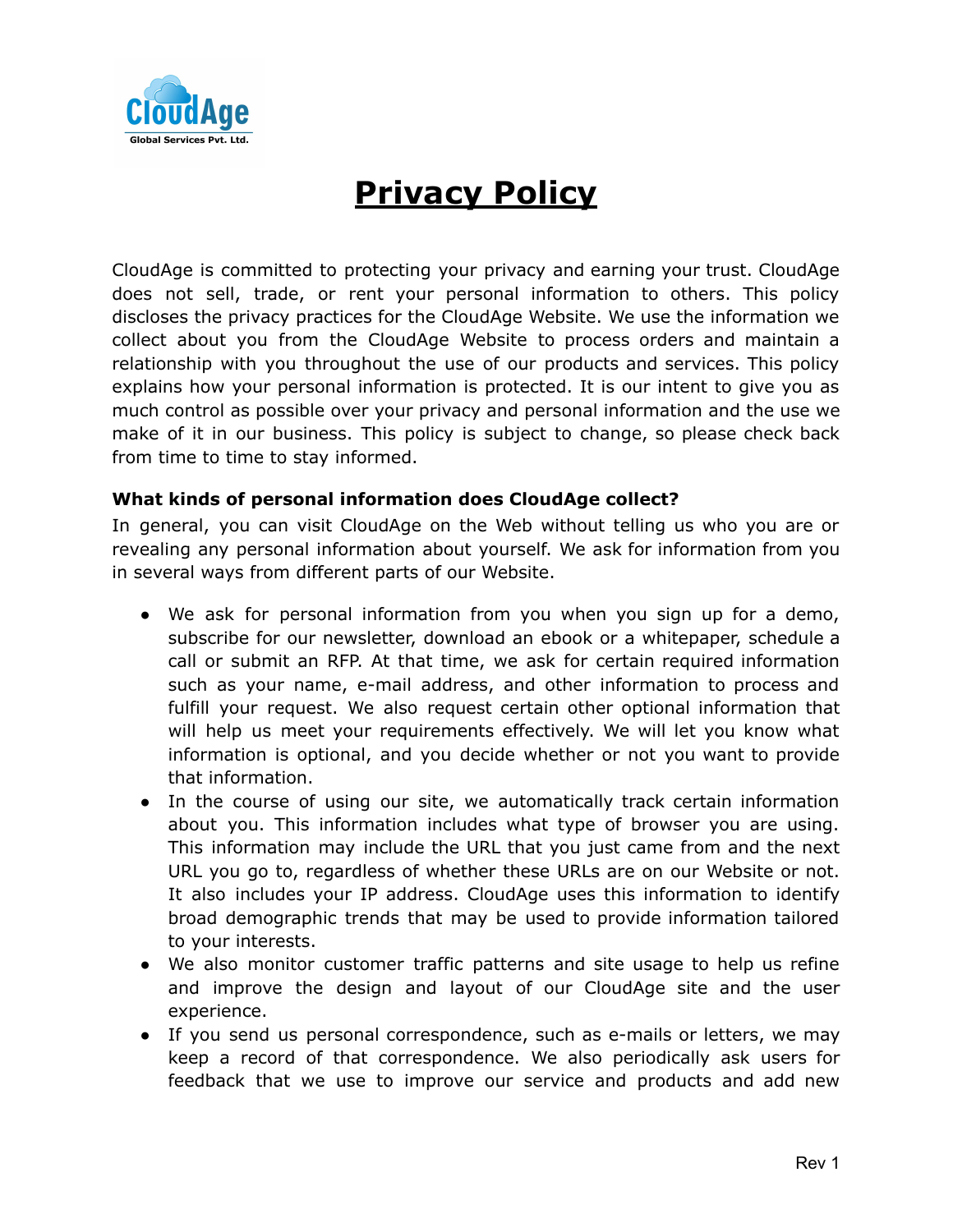

features. If you respond to these requests, we may keep a record of your response.

- OPT-OUT PREFERENCES: If you no longer want to receive marketing-related emails from us, you may opt out of receiving such emails by clicking the "unsubscribe" link at the bottom of any marketing email you receive from us. If you are having difficulty unsubscribing from our marketing emails using the above methods, please contact us directly at the email info@cloudage.co.in
- EXERCISING YOUR RIGHTS: You may submit a request for access (i.e. request information on personal data collected, used, disclosed or processed by CloudAge), as well as a request for integration, rectification, or erasure, or object to our processing of your personal data. Upon request, CloudAge will provide you with information about whether we hold any of your personal information. Furthermore, you may also be able to exercise the following rights to restrict processing, data portability, and lodge a complaint with a data protection authority.
- In particular, you have the right to object and withdraw your consent, in whole or in part, to the collection, use, disclosure or processing of your personal data for purposes of dispatch of advertising material, direct selling or for the fulfillment of marketing surveys or commercial communication (e-mail).
- If you prefer that the processing of your personal data is carried out solely by means of traditional contact methods, you may object to the processing of your personal data by means of automated contact methods.
- In order to exercise your rights above and/or submit inquiries or complaints with regard to our processing of your personal data, you may send a request to CloudAge by writing to this email address info@cloudage.co.in. We will respond to your request within thirty (30) business days.

## **How does CloudAge use my information?**

We collect personal information to help us provide you a high quality user experience, and to aid CloudAge in understanding our customers better. CloudAge does not sell, trade, or rent your personal information to others.

- The personal information you choose to give us allows CloudAge to process and fulfill your request be it for a demo, newsletter subscription, eBook/ whitepaper download, call or RFP.
- We use the personal information you give us to provide you with up-to-date information about CloudAge products and services. If you do not wish to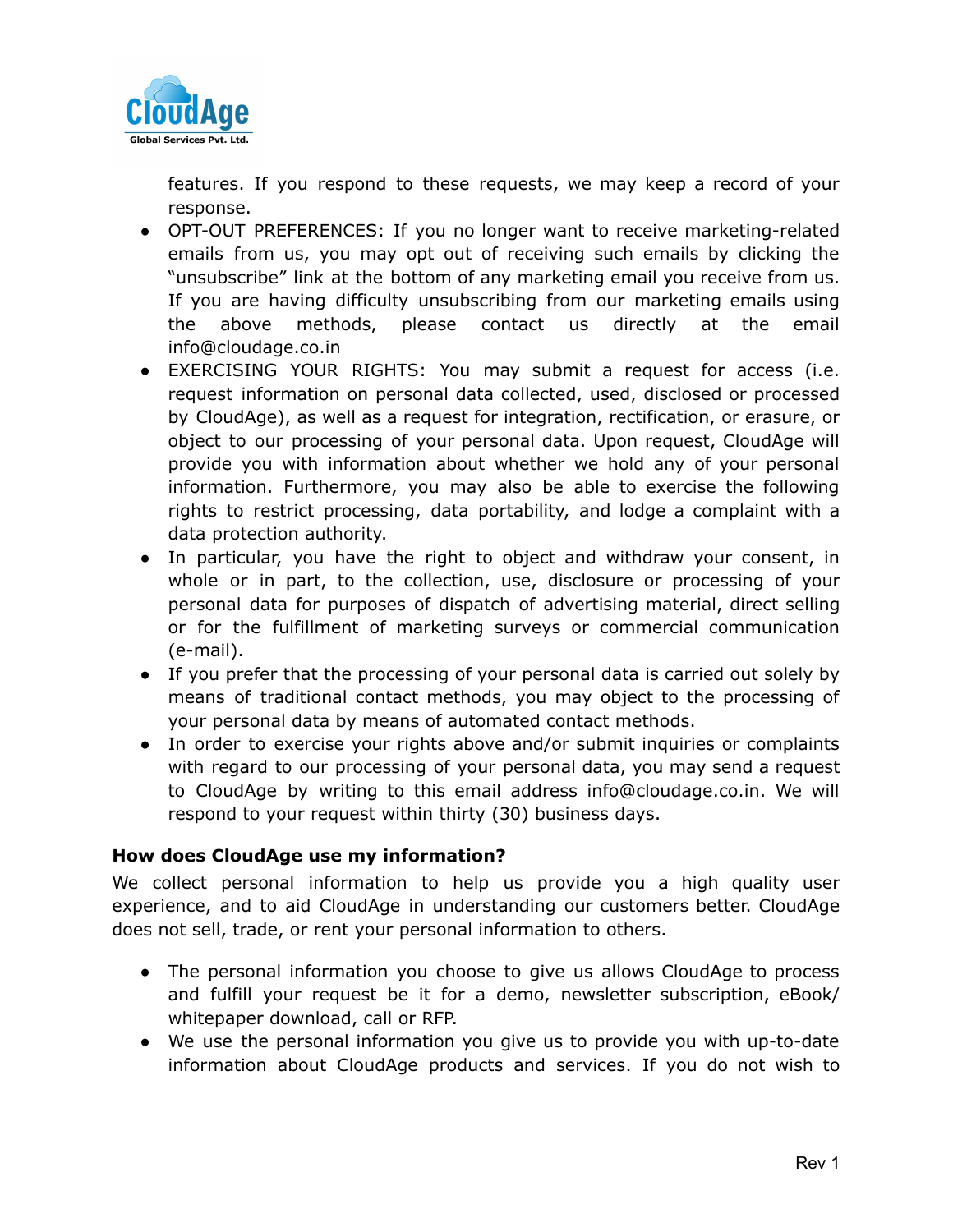

receive our newsletter or emailers, you may unsubscribe by clicking the 'Unsubscribe' link in the email footer.

- We may use the information we collect to notify you from time to time about important functionality changes to the Website, new CloudAge services and products, and special offers we think you will find valuable.
- When you provide us with personal information to enter a contest or promotion sponsored by CloudAge or its partners, we use this information to administer the contest and notify winners. We store all relevant information related to such contests and promotions.
- We will deliver targeted advertisements or promotions to our customers using the personal information you give us. We do not allow advertisers to have access to individual account information. These advertisements are usually banner ads and promotional emails.
- We also research our users' demographics, interests, and behavior based on the information you give us in our online survey tool. We compile and analyze this information on an aggregate or anonymous basis.

## **Who collects information?**

When you supply personal information on a CloudAge site, you share that information only with CloudAge unless you are specifically told otherwise. If a company other than CloudAge is gathering or maintaining your personal data from our Website, you will be told before it is collected or transferred. You can always choose not to share the information.

When companies other than CloudAge sponsor promotions, data collected on the CloudAge site in connection with these promotions may be shared with the sponsor. Once again, if this is the case, you will be notified before the data is collected or transferred, and you can decide not to participate. Most of these promotions are limited to Indian residents.

If you leave our Website using links to go to other third party Websites, those third parties may gather information about you. This privacy policy does not cover the practices of those businesses.

## **Does CloudAge share my information?**

Other than as stated in this policy, CloudAge does not disclose any of your personal information to third parties without your permission. Read the following sections to learn more.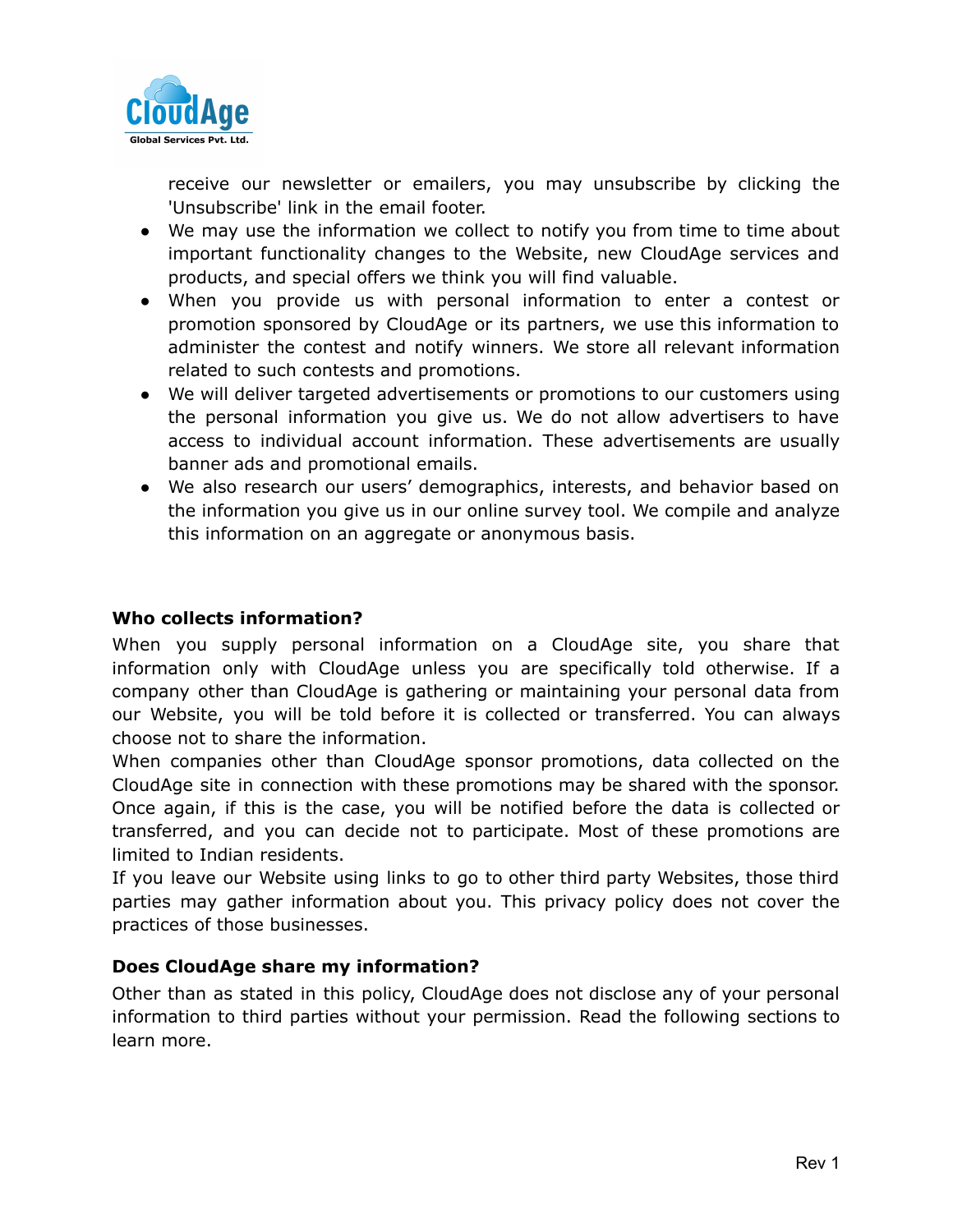

## **Business Partners and Sponsors**

CloudAge may disclose your personal information to business partners or sponsors, but you will be notified beforehand and will be able to choose not to share your information. Many promotions give you the chance to request additional information from the sponsors. When you ask for more information, you give CloudAge permission to send your personal information to the sponsor so they can fulfill your request. Much of the time, only your email address will be shared. You will be notified if more information will be shared, and you can choose not to share the information.

### **Third-party Data and Aggregate Data**

CloudAge discloses aggregated or anonymous statistics (for example, the percentage of users from the state of Maharashtra) to prospective partners and advertisers and for other lawful purposes.

## **Other Situations**

CloudAge also may disclose your information where disclosure is necessary to identify, contact, or bring legal action against someone who may be causing injury to or interference with our rights or property rights, the users' rights, or others' rights. In the same way, CloudAge will disclose information when we reasonably believe disclosure is required by law or to comply with a legal process served on CloudAge or its Website. We may disclose your personal information in the good faith belief that we must act under exigent circumstances to protect the personal safety of users of CloudAge, its Website, or the public.

## **Do I have a choice about how my information is gathered, used and distributed?**

Yes. When you register with CloudAge (and its associated websites), you can choose to receive newsletters, information, and e-mails from CloudAge and third parties. If you change your mind, you can simply unsubscribe by clicking the 'Unsubscribe' link in the email footer so that the information will not be sent. It's your choice.

Some of our promotions may request your email address so that you can receive periodic updates about the status of the promotion. When you participate in these types of promotions, you will automatically receive promotion-related e-mail; however, you can choose the no-email option that some promotions offer. Occasionally these promotion-related e-mail messages may include targeted advertisements.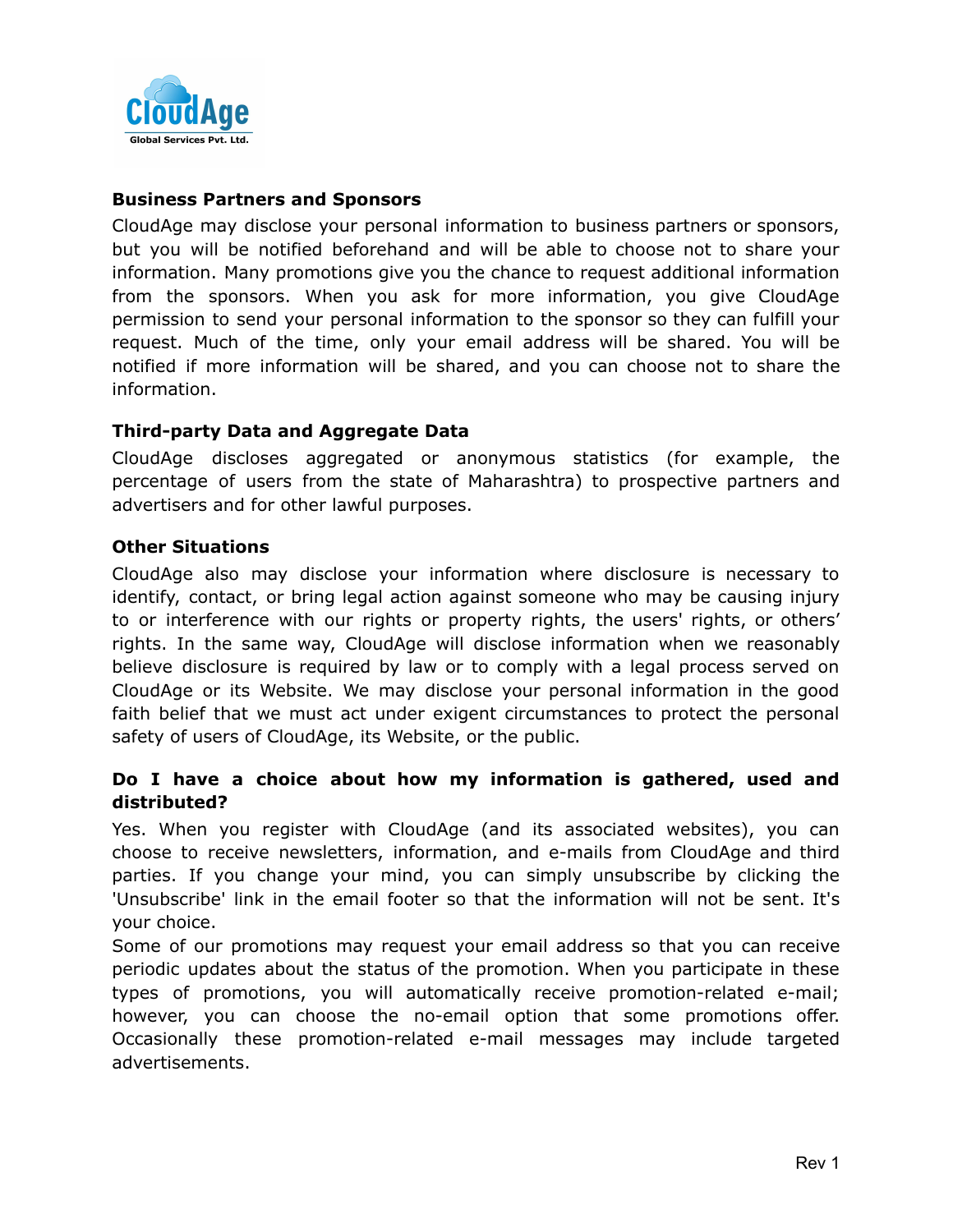

You can make decisions about cookies. You can modify your browser preferences to accept all cookies, be notified when a cookie is set, or to reject all cookies. If you decide to reject all cookies, you cannot participate in CloudAge services that require registration to participate.

We will notify you anytime we want to transfer the data we have collected or share it with a third party, and you always have the option to forbid the transfer.

# **What security measures does CloudAge take to protect me?**

Your CloudAge account information and profile are password-protected so that you are the only one who has access to your personal information. You can edit your account information and profile by using your login name and password. We recommend that you follow these guidelines to protect yourself:

- Do not tell anyone your password. If your password has been compromised for any reason, you should immediately change it.
- Do not respond to unsolicited e-mail by giving your password, even if the email claims to be from us. CloudAge will never ask you for your password in this way.
- When you are done using CloudAge, sign out of your account and close your browser window.

No data transmission over the Internet can be guaranteed to be 100% secure. Although we are committed to protecting your personal information, CloudAge cannot ensure or warrant the security of any information you send to us (or from our online services) and you do so at your own risk.

## **How does CloudAge protect your credit card and financial information?**

We are committed to protecting the privacy of your credit card and financial account information. We do not sell, trade, or rent your financial or credit card information. We do not make this information available to anyone without your permission. We may provide statistical data on our customers to advertisers, partners, vendors, and other reputable third parties, which consists of aggregate or anonymous data only, which does not contain any personally identifiable information. For example, we will not disclose that you purchased a specific product, but we might disclose statistics on how many customers have purchased a specific product. When you enter credit card information on our Website, we transmit the information in encrypted format, using industry standard, secure socket layer (SSL) encryption.

### **What are cookies and how does CloudAge use them?**

Parts of our learning management system use "cookies" so that it can immediately recognise a user and then ascribe different permissions associated with functionality